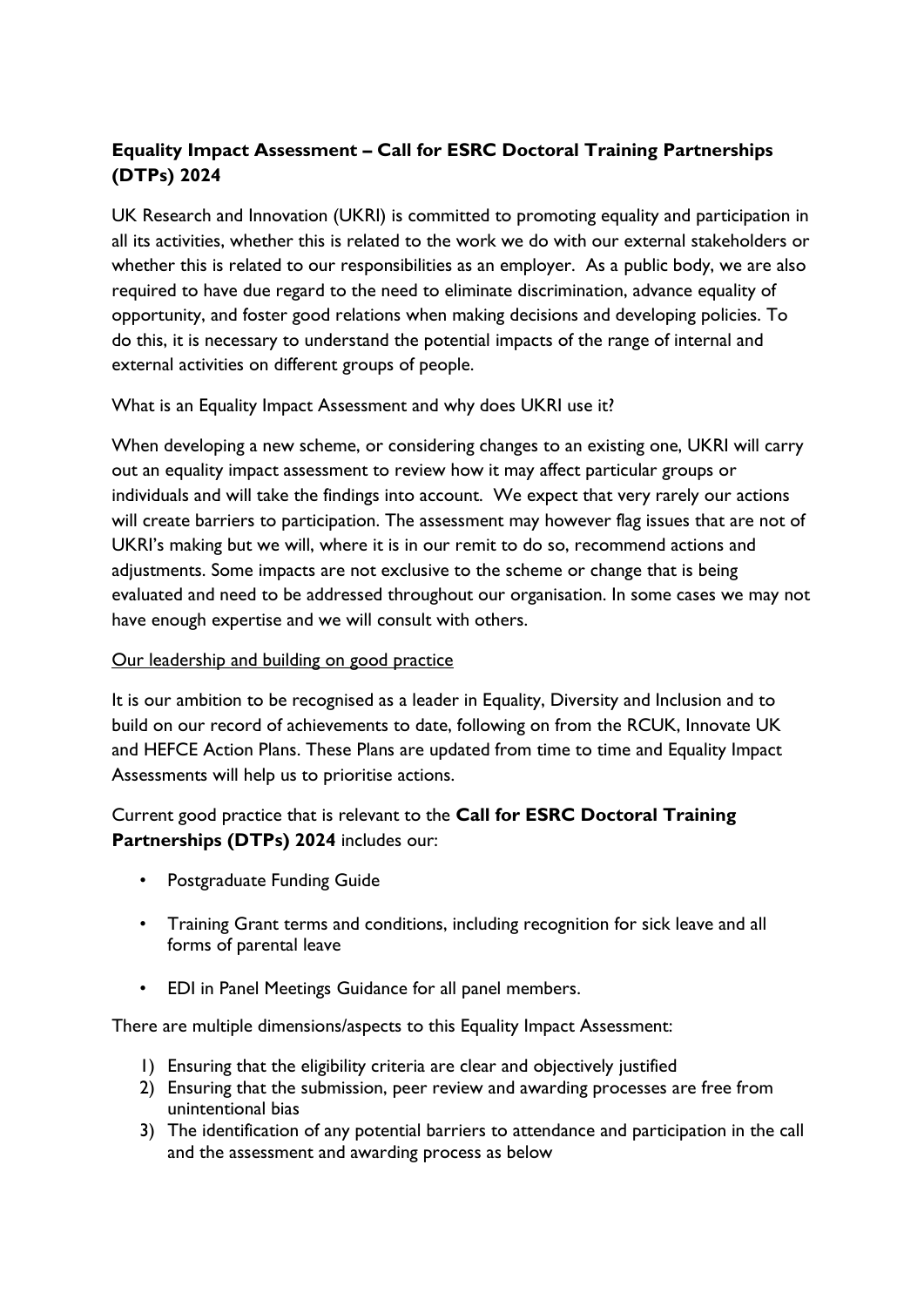- a. Meeting duration Appropriate duration to facilitate good environmental conditions for assessment and inclusion
- b. Venue location and arrangements to accommodate needs
- c. Broad ranging panel membership
- d. Meeting management/Chair/robust assessment criteria

| Question                                                             | <b>Response</b>                                                                                                                                                                                                                                     |  |  |
|----------------------------------------------------------------------|-----------------------------------------------------------------------------------------------------------------------------------------------------------------------------------------------------------------------------------------------------|--|--|
| 1. Name of policy/funding                                            | The assessment process for the Call for ESRC                                                                                                                                                                                                        |  |  |
| activity/event being assessed                                        | Doctoral Training Partnerships (DTPs) 2024                                                                                                                                                                                                          |  |  |
| 2. Summary of aims and                                               | This assessment relates to those applying to                                                                                                                                                                                                        |  |  |
| objectives of the policy/funding                                     | receive funding to support doctoral training.                                                                                                                                                                                                       |  |  |
| activity/event                                                       | Individual and Consortia teams from UK-based<br>research organisations can apply for<br>accreditation as an ESRC Doctoral Training<br>Partnership to provide training for students<br>across the full disciplinary range of the social<br>sciences. |  |  |
|                                                                      | We support a competitive commissioning<br>activity that will allow new institutions to be<br>part of an application.                                                                                                                                |  |  |
|                                                                      | We intend to support approximately 16 DTPs,<br>each in turn supporting five cohorts of students,<br>from October 2024.                                                                                                                              |  |  |
|                                                                      | Applications will be assessed against the<br>following key criteria:                                                                                                                                                                                |  |  |
|                                                                      | <b>Working in Partnership</b>                                                                                                                                                                                                                       |  |  |
|                                                                      | Content and Delivery of training:<br>$\bullet$<br>Conceptual, General and Specialist<br>$\circ$                                                                                                                                                     |  |  |
|                                                                      | <b>Research Training</b><br><b>Research in Practice</b><br>$\circ$                                                                                                                                                                                  |  |  |
|                                                                      | Capacity building in priority areas<br>$\circ$                                                                                                                                                                                                      |  |  |
|                                                                      | Development Needs Analysis<br>$\circ$                                                                                                                                                                                                               |  |  |
|                                                                      | Supervision<br>Equality, Diversity and Inclusion                                                                                                                                                                                                    |  |  |
|                                                                      | Delivery, management and Governance                                                                                                                                                                                                                 |  |  |
|                                                                      | Allocation of studentships                                                                                                                                                                                                                          |  |  |
| 3. What involvement and                                              | Changes are being introduced following the                                                                                                                                                                                                          |  |  |
| consultation has been done in<br>relation to this policy? (e.g. with | completion of the Review of the PhD in Social<br>Sciences.                                                                                                                                                                                          |  |  |
| relevant groups and stakeholders)                                    |                                                                                                                                                                                                                                                     |  |  |
|                                                                      | The review involved extensive consultation                                                                                                                                                                                                          |  |  |
|                                                                      | with key stakeholders including institutions,                                                                                                                                                                                                       |  |  |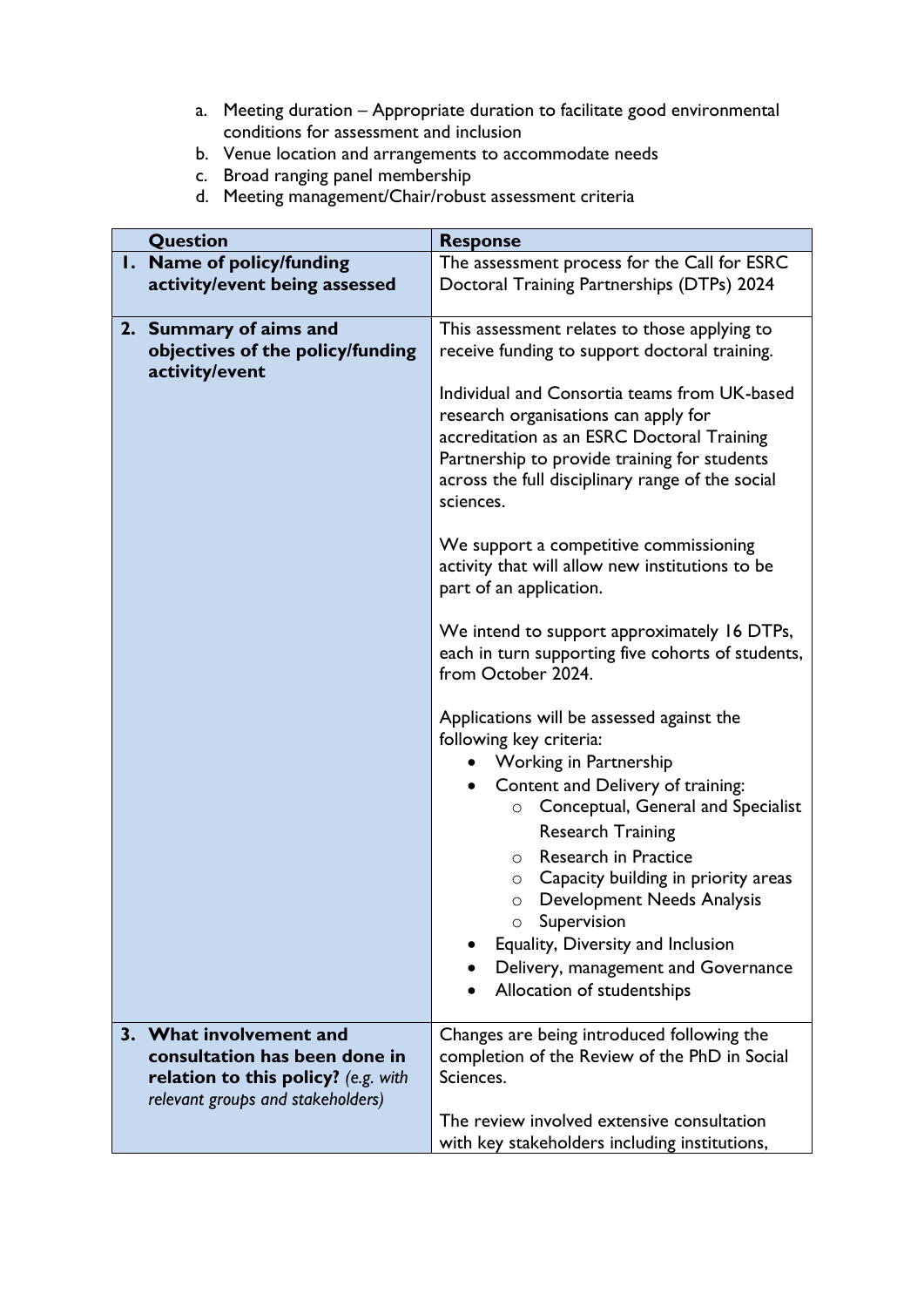|                                                                                                                            | academics, supervisors and students,<br>stakeholders and employers.                                                                                                                                       |
|----------------------------------------------------------------------------------------------------------------------------|-----------------------------------------------------------------------------------------------------------------------------------------------------------------------------------------------------------|
|                                                                                                                            | The Review was also overseen by a steering<br>Group that included representation from<br>across the breadth of our stakeholders.                                                                          |
|                                                                                                                            | Internal Consultation has taken place within the<br>Skills and Methods Team and with relevant<br>ESRC Deputy Directors as well as with the<br><b>ESRC Strategic Advisory Network and ESRC</b><br>Council. |
| 4. Who is affected by the<br>policy/funding activity/event?                                                                | Applicants to the DTP call 2024 and students<br>funded from October 2024 onwards.                                                                                                                         |
|                                                                                                                            | Internal and external stakeholders involved in<br>the consultation process                                                                                                                                |
|                                                                                                                            | Peer Review college and Commissioning Panel<br>members reviewing the applications for the<br>DTP call 2024                                                                                                |
|                                                                                                                            | ESRC staff working on the DTP call 2024                                                                                                                                                                   |
| 5. What are the arrangements<br>for monitoring and reviewing<br>the actual impact of the<br>policy/funding activity/event? | An investment management approach will be<br>taken with the DTPs. Annual reports will be<br>requested.                                                                                                    |
|                                                                                                                            | Annual meetings with the investments will be<br>held as well as network-wide Directors'<br>meetings.                                                                                                      |
|                                                                                                                            | Student surveys will be run every 2 years.                                                                                                                                                                |
|                                                                                                                            | A mid-term review will also be held after two<br>years to review progress and development<br>against the original bid.                                                                                    |

## **GENERAL EQUALITY AND DIVERSITY CONSIDERATIONS**

ESRC's research commissioning processes are designed with fairness in mind.

## **Eligibility and criteria**

• *Call for ESRC Doctoral Training Partnerships (DTPs) 2024* is open to all UK-based Research Organisations (ROs) that are eligible to receive research council funding for research and have the infrastructure in place to deliver postgraduate training.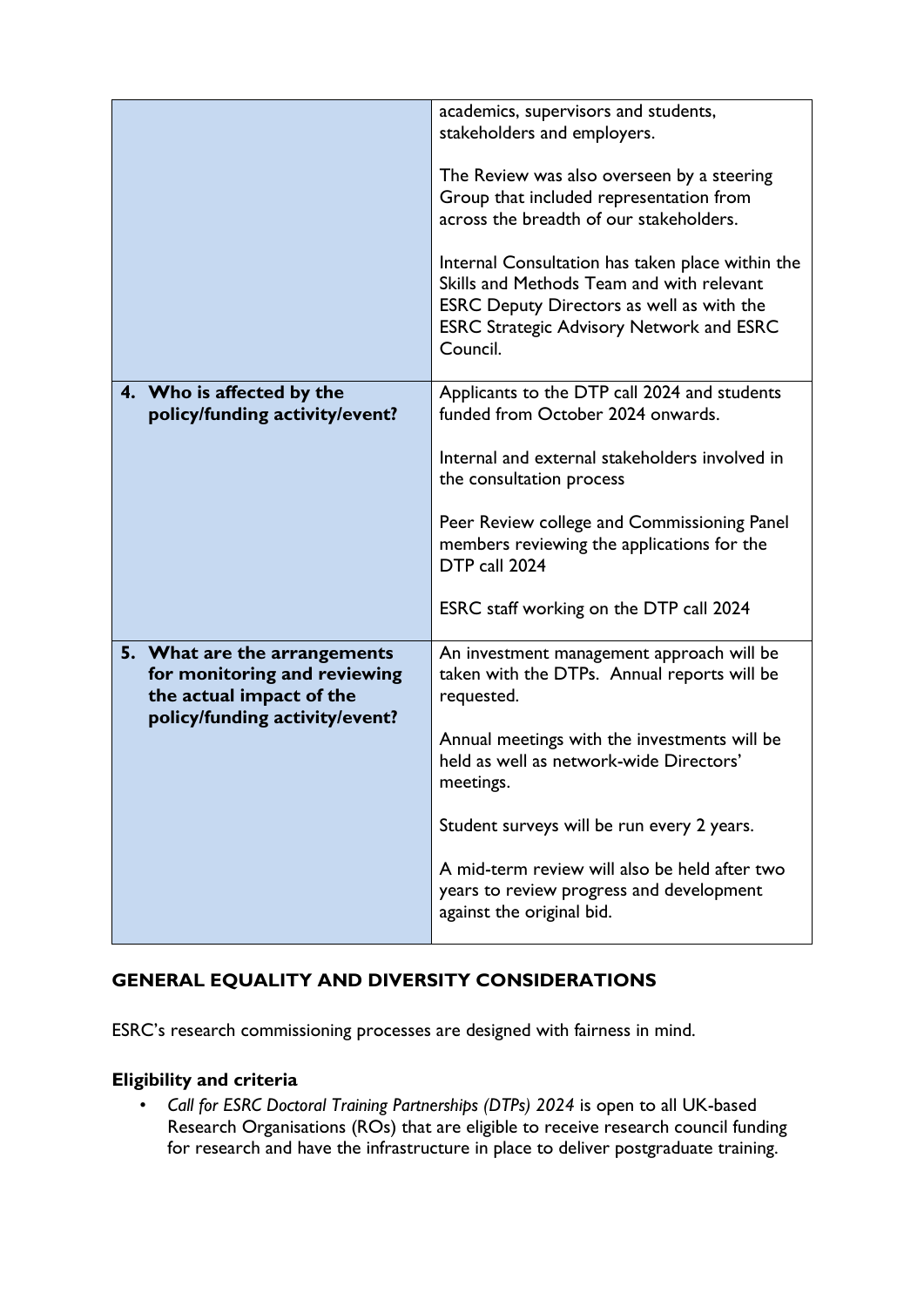• Panels are instructed to assess the application in front of them and not to 'read between the lines' or give the benefit of the doubt based on the reputation of the individual applicant or team, as this would be a form of confirmation bias.

## **Standard Grant Terms and Conditions:**

- UKRI Training Grant Terms and Conditions comply with UK equality legislation and include provisions designed to mitigate against potential negative impacts (e.g. sick pay, parental and adoption leave, the possibility of part-time and flexible working, and studentship extensions).
- Research Organisations are subject to equality legislation and have a duty to comply with it. TGC 3.4 states that the Research Organisation in receipt of the training grant must ensure that equality, diversity and inclusion is considered and supported at all stages throughout the performance of the Training Grant.

#### **Panel recruitment:**

- We will aim to ensure that the composition of the two commissioning panels is diverse, with at least a 60:40 gender balance.
- We will ensure (if possible) that the chair and vice chair of the commissioning panel are not the same gender.
- Whilst panel members are appointed first and foremost based on expertise, we will aim to appoint a diverse panel membership. The intention is that these panels will also include student representatives. Final decisions will take into account trying to balance the panels by gender, ethnicity and geography and seek to ensure a diversity of institutions.
- A tool has been developed which allows ESRC staff to assess the EDI characteristics of commissioning panels, and this will be used when appointing panels.

#### **Process**

- A bespoke peer review college will be used for this commissioning process. Nominations will be invited from Research Organisations.
- The membership of the Peer Review College aims to reflect the community it represents and we will be seeking members with expertise in the delivery doctoral training
- Efforts will be made to achieve an appropriately balanced membership in terms of gender, age, ethnic origin etc.
- All members of the bespoke panel will be encouraged to complete the ESRC peer review training tool which is mandatory for Peer Review College members. The training tool outlines the ESRC's standard peer review process and emphasises the importance of timely, objective, fair and informed peer review.
- Workshops will also be held for the reviewers, where full guidance will be provided.
- Peer reviewers are required to evidence their views and scores. ESRC staff conduct usability checks on all peer review comments and where there is evidence of bias or a reviewer has failed to provide evidence for their scores the review will be marked as 'unusable'.
- All panel members will receive guidance which covers issues including fairness, objectivity and unconscious bias.
- It is the role of panel members to moderate and assess the quality of peer review and to agree final scores for each proposal. Panel members will be briefed on unconscious bias and encouraged to feel empowered to constructively challenge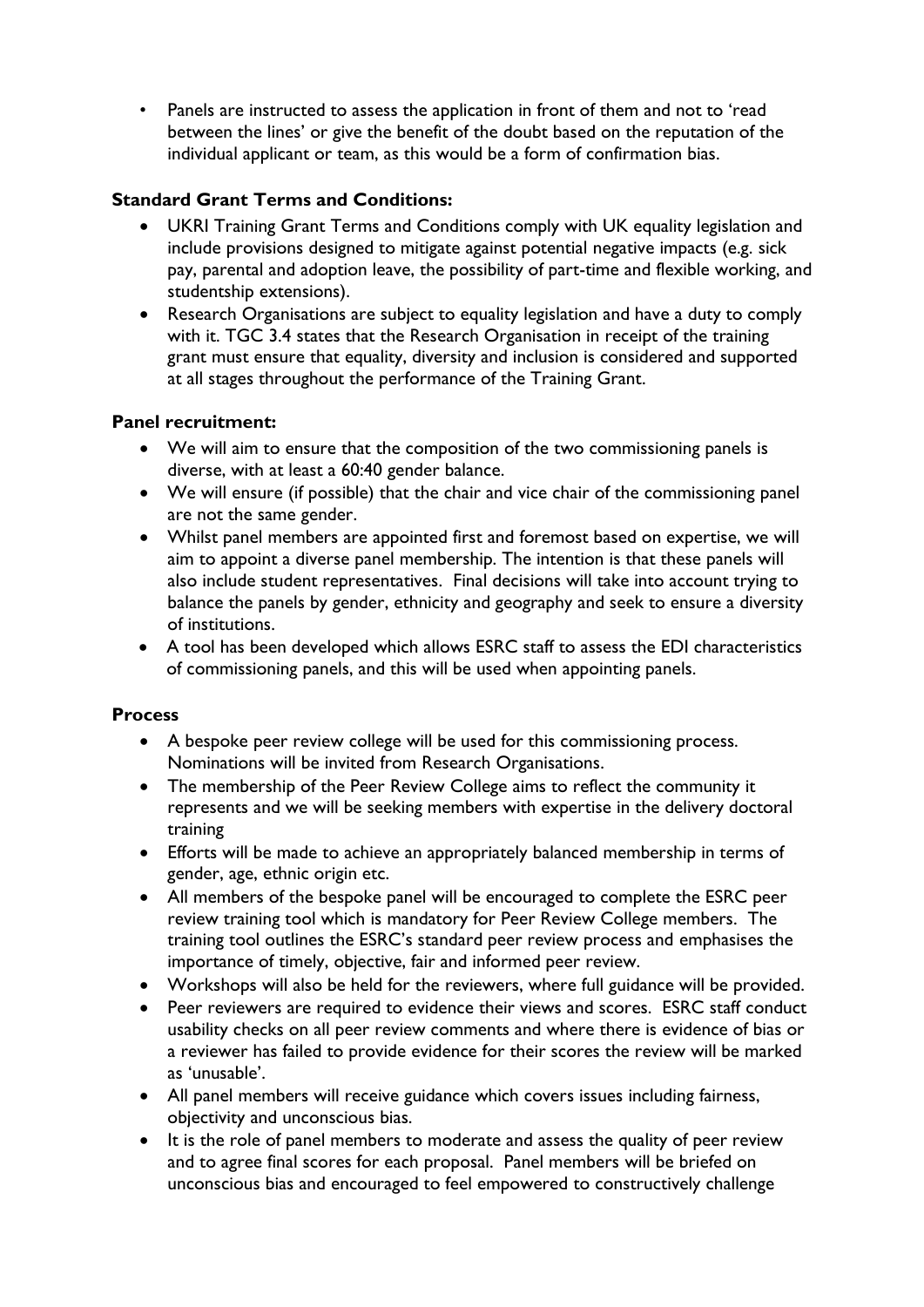potential bias where they identify it. The Panel Chairs and Panel Secretaries play a particularly important role in this respect. An implementation intention statement will be read out at the beginning of the commissioning panel meeting which sets the tone for discussions and requires that panel members pay close attention to the scoring criteria and definitions.

- For each proposal we appoint two academic panel introducers who formally assess and score the proposal, with all panel members then asked to participate in discussions in order to ensure that an open and transparent assessment process is undertaken and a diverse range of views are represented.
- To ensure consistency across the commissioning panels, moderators will be asked to join each panel. The panel chairs will then be brought together at the end of each day along with the moderators to discuss the process.
- Interviews will be held with members of the panel, the applicant team and the moderators. Advance notice of interview dates will be provided.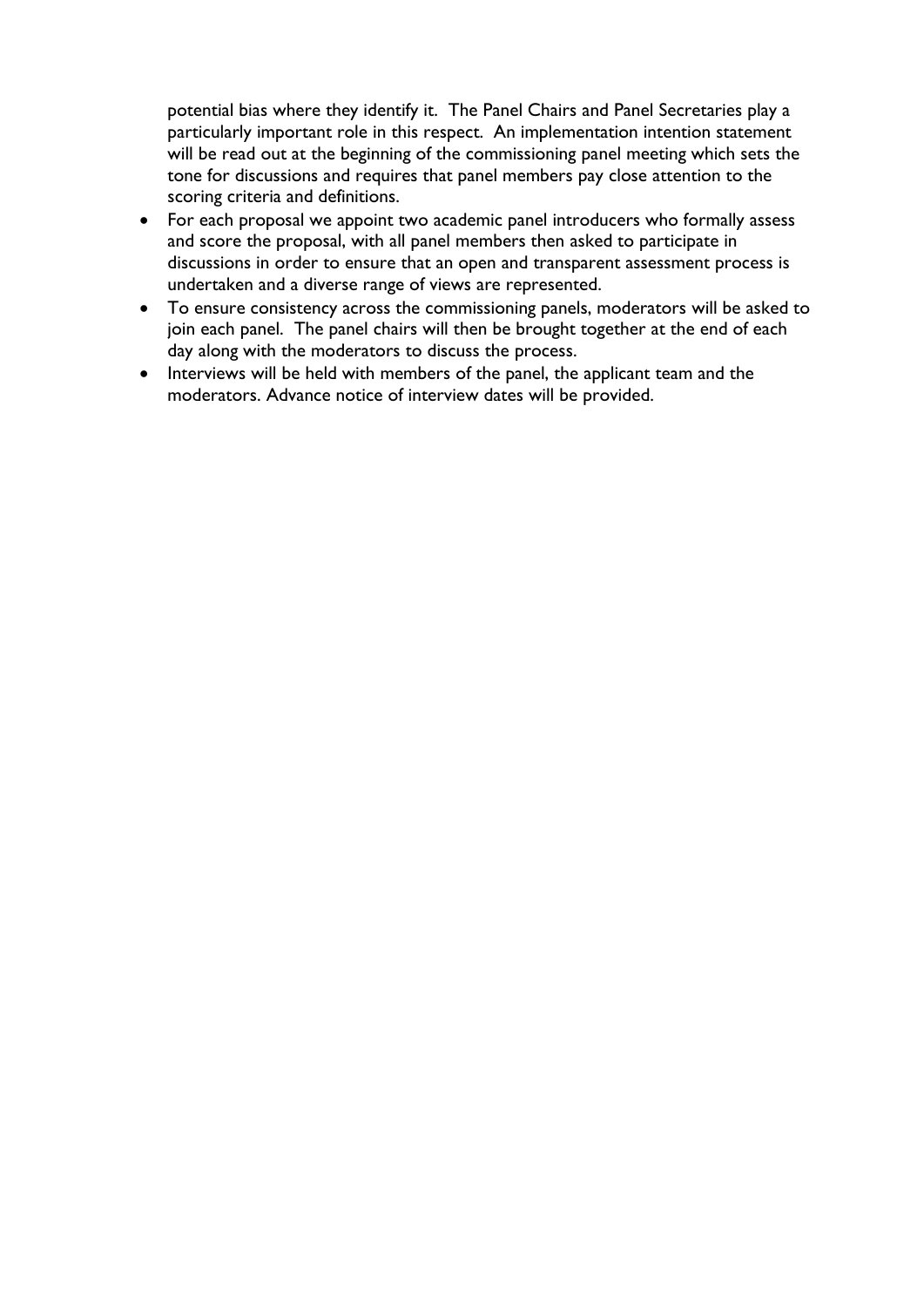| <b>Protected</b><br><b>Characteristic</b><br><b>Group</b> | Is there a<br>potential for<br>positive or<br>negative<br>impact? | Please explain and give examples of<br>any evidence/data used                                                                                                                                                                                                                                                                                                                                                                                                                                                                                                                    | Action to address negative impact (e.g. adjustment<br>to the policy)                                                                                                                                                                                                                                                                                                                                                                                                                                                                                                                                                                                                                                                                                                                                                                                |  |
|-----------------------------------------------------------|-------------------------------------------------------------------|----------------------------------------------------------------------------------------------------------------------------------------------------------------------------------------------------------------------------------------------------------------------------------------------------------------------------------------------------------------------------------------------------------------------------------------------------------------------------------------------------------------------------------------------------------------------------------|-----------------------------------------------------------------------------------------------------------------------------------------------------------------------------------------------------------------------------------------------------------------------------------------------------------------------------------------------------------------------------------------------------------------------------------------------------------------------------------------------------------------------------------------------------------------------------------------------------------------------------------------------------------------------------------------------------------------------------------------------------------------------------------------------------------------------------------------------------|--|
| <b>Disability (both</b><br>mental and<br>physical)        | Potential negative                                                | Also see above, under General Equality<br>and Diversity Considerations.<br>Je-S does not currently comply with<br>disability accessibility schemes. This will be<br>picked up by The Funding Service.<br>Applicants should seek support from their<br>own institution's research support office.<br>Panel meeting attendees with physical<br>disabilities may have difficulties if meeting<br>venues cannot cater for their needs<br>Panel meeting attendees with neuro-<br>disabilities may experience difficulties with<br>concentration and focus during panel<br>assessments | Also see above, under General Equality and Diversity<br>Considerations.<br>Solicit information from panel meeting participants (in<br>confidence) about any additional requirements they may<br>have in order to fully participate (accessibility; dietary<br>requirements etc).<br>Ensure that meeting rooms in Polaris House offer an<br>accessible and inclusive environment for participants.<br>Depending on the needs identified, considerations might<br>include:<br>Accessibility for wheelchair users and people with<br>$\bullet$<br>impaired mobility;<br>Induction loops for the hearing impaired;<br>Ensuring that plenty of breaks are built into the<br>agenda;<br>Where there are particular constraints consider<br>opportunities for participants to engage in a different way<br>(via video-link, tele-conference for instance). |  |
| <b>Gender</b><br>reassignment                             | Probably not                                                      |                                                                                                                                                                                                                                                                                                                                                                                                                                                                                                                                                                                  |                                                                                                                                                                                                                                                                                                                                                                                                                                                                                                                                                                                                                                                                                                                                                                                                                                                     |  |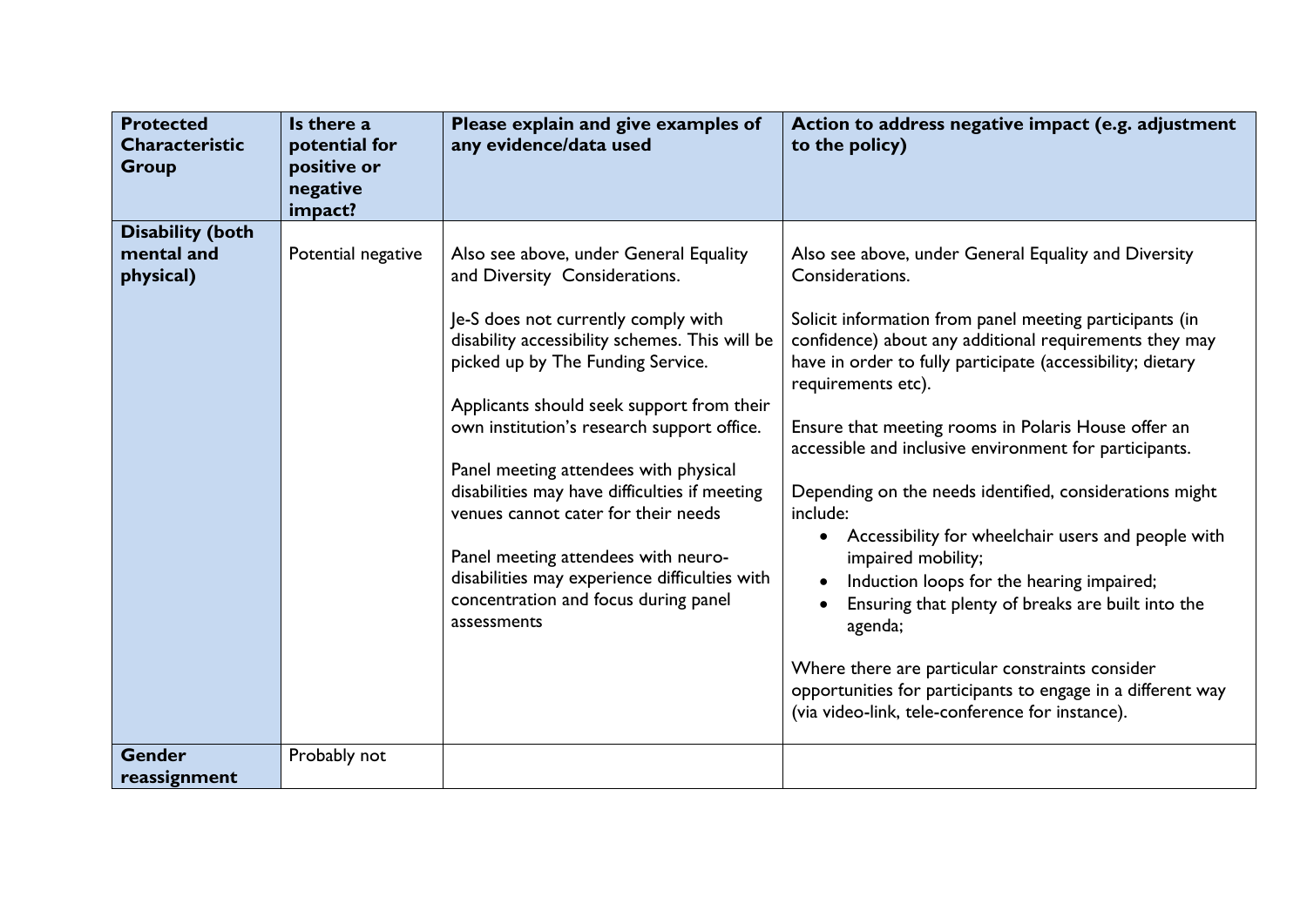| Marriage or civil                                | Probably not.      |                                                                                                                                                                                                           |                                                                                                                                                                                                                                                                                                                                                                                                                                                                                                                                                                                                                                                              |
|--------------------------------------------------|--------------------|-----------------------------------------------------------------------------------------------------------------------------------------------------------------------------------------------------------|--------------------------------------------------------------------------------------------------------------------------------------------------------------------------------------------------------------------------------------------------------------------------------------------------------------------------------------------------------------------------------------------------------------------------------------------------------------------------------------------------------------------------------------------------------------------------------------------------------------------------------------------------------------|
| partnership<br><b>Pregnancy and</b><br>maternity | Potential negative | Also see above, under General Equality<br>and Diversity Considerations.<br>Availability of applicant and/or team<br>members for interviews may be limited if<br>pregnant or on maternity /parental leave. | Also see above, under General Equality and Diversity<br>Considerations.<br>Applicants have some discretion on who can attend the<br>interview. The requirements are that the interview team<br>can include up to 4 people, which includes the DTP<br>Director. An alternative person could be allocated to<br>attend on behalf of the team member in their absence.<br>We should ensure the use of gender neutral language -<br>parental leave, irrespective of sexual orientation.<br>Consider whether the venue for the commissioning panel<br>meeting, Polaris House, is able to provide facilities for<br>breastfeeding/expressing mothers if necessary. |
| <b>Race (including</b><br>ethnicity)             | Potential negative | See above, under General Equality and<br>Diversity Considerations.                                                                                                                                        | Will seek to schedule Panel meeting and Interviews at a<br>time that would avoid requiring additional childcare.<br>Reimbursement of additional childcare costs (over and<br>above normal working hours) if the meeting participant is<br>otherwise unable to attend.<br>See above, under General Equality and Diversity<br>Considerations (particularly in relation to panel<br>composition and mitigations against unconscious bias)                                                                                                                                                                                                                       |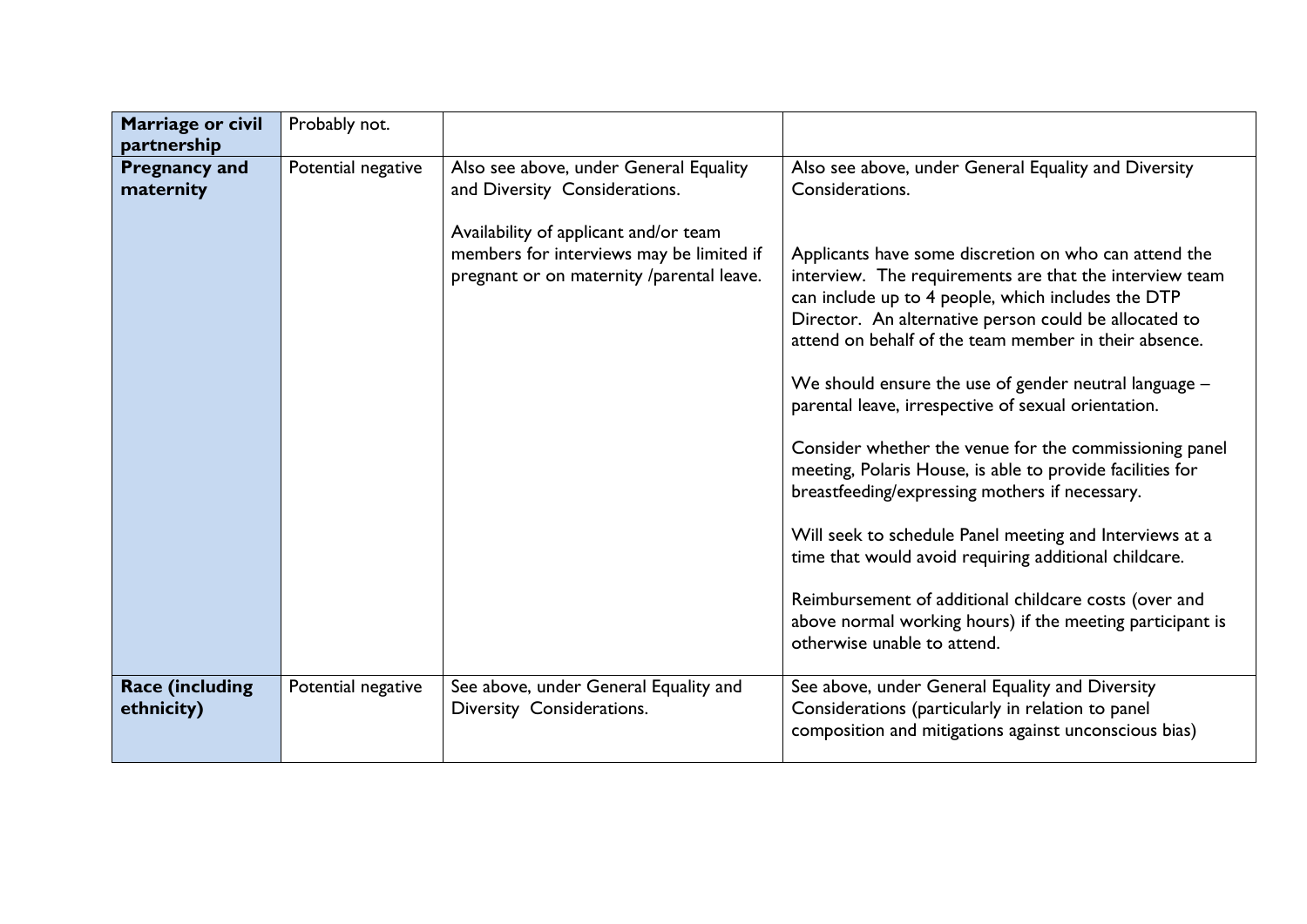| <b>Religion or belief</b>    | Potential negative                                                                      | See above, under General Equality and<br>Diversity Considerations.<br>There could be potential discrimination<br>because it is known that somebody (either<br>a panel member, a research applicant or<br>research participants) has a particular faith<br>or belief.                                                                                                        | Also see above, under General Equality and Diversity<br>Considerations (particularly in relation to panel<br>composition and mitigations against unconscious bias)<br>Ensure that religious observances are taken into account<br>when planning panel meetings.                                                                                                                                                                          |
|------------------------------|-----------------------------------------------------------------------------------------|-----------------------------------------------------------------------------------------------------------------------------------------------------------------------------------------------------------------------------------------------------------------------------------------------------------------------------------------------------------------------------|------------------------------------------------------------------------------------------------------------------------------------------------------------------------------------------------------------------------------------------------------------------------------------------------------------------------------------------------------------------------------------------------------------------------------------------|
| <b>Sexual</b><br>orientation | Probably not                                                                            | Also see above, under General Equality<br>and Diversity Considerations.                                                                                                                                                                                                                                                                                                     | Also see above, under General Equality and Diversity<br>Considerations.                                                                                                                                                                                                                                                                                                                                                                  |
| Sex (gender)                 | Potential negative                                                                      | Also see above, under General Equality<br>and Diversity Considerations.                                                                                                                                                                                                                                                                                                     | Also see above, under General Equality and Diversity<br>Considerations.<br>Ensure use of gender neutral language in call specification,<br>guidance, etc.<br>Ensure that the panel has balanced gender representation<br>(aim for at worst 60:40 split)                                                                                                                                                                                  |
| Age                          | Potential negative<br>or positive<br>depending on<br>scheme eligibility<br>requirements | Also see above, under General Equality<br>and Diversity Considerations.<br>This scheme requires an experienced<br>team to lead the DTP and the career stage<br>and therefore age (indirectly) of applicants<br>may lead to difficulties demonstrating the<br>level of experience needed.<br>This scheme requires an experienced<br>Commissioning Panel and the career stage | Also see above, under General Equality and Diversity<br>Considerations.<br>Track record is not an explicit criterion, given likely<br>relationship to career stage and hence (indirectly) age.<br>Panel members are briefed to make clear that they should<br>be assessing the application in front of them and not reading<br>between the lines. They should assess an individual's<br>capability to deliver their proposed objectives. |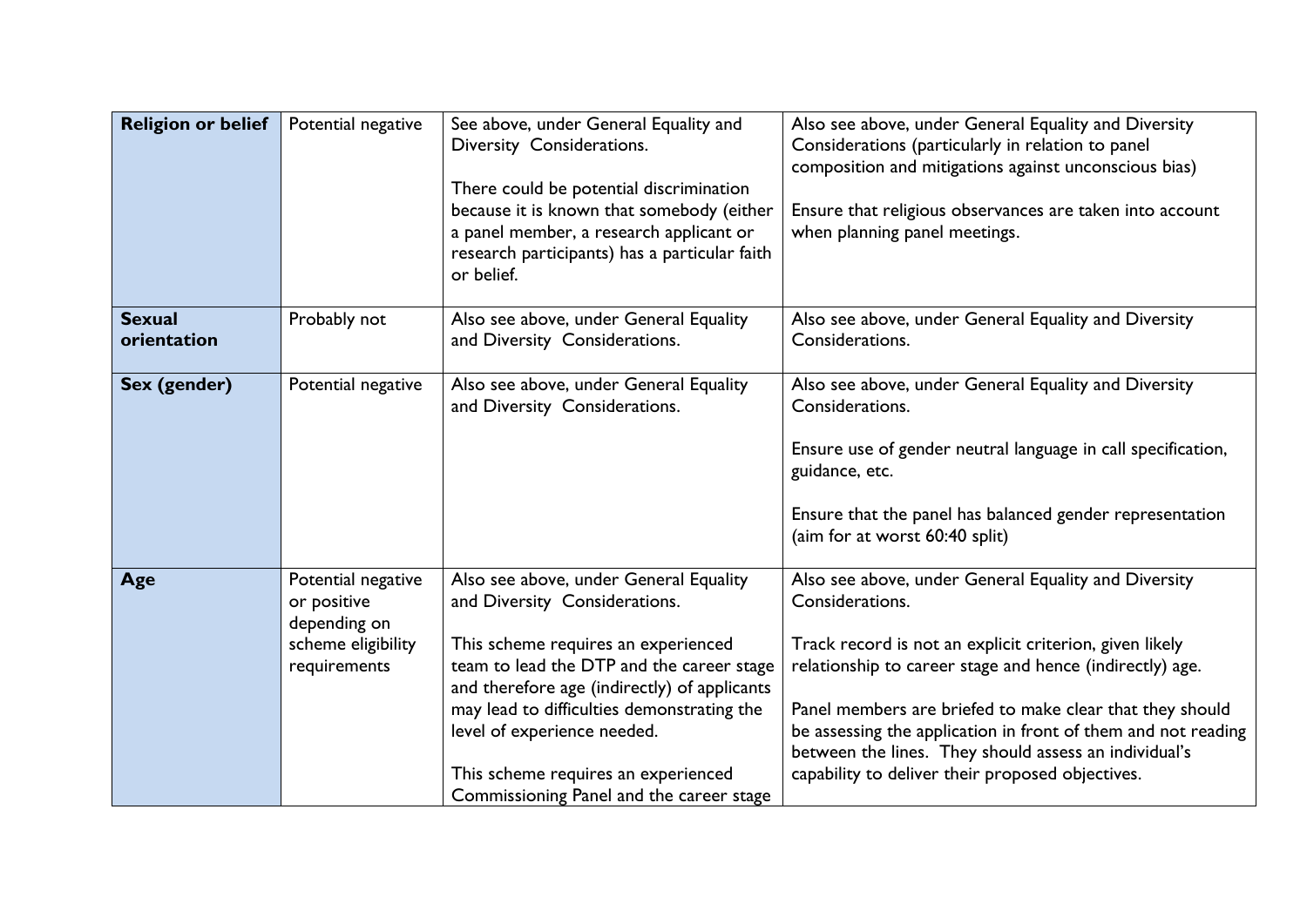|                                                                                      |                                                                                                                                                                                                                                                                                                                                                                                          | and therefore age (indirectly) of potential<br>panel members may lead to difficulties<br>demonstrating the level of experience<br>needed.                                                                                                                         | Use of a variety of different communication strategies<br>including social media to ensure that our messages reach<br>the widest possible target audience.                                                                                                                                                                                                                                                                                                                                                                                                                                                                                                                                                                                                                                                                                                                                                                                                                                                                                                                                                                                                                                  |
|--------------------------------------------------------------------------------------|------------------------------------------------------------------------------------------------------------------------------------------------------------------------------------------------------------------------------------------------------------------------------------------------------------------------------------------------------------------------------------------|-------------------------------------------------------------------------------------------------------------------------------------------------------------------------------------------------------------------------------------------------------------------|---------------------------------------------------------------------------------------------------------------------------------------------------------------------------------------------------------------------------------------------------------------------------------------------------------------------------------------------------------------------------------------------------------------------------------------------------------------------------------------------------------------------------------------------------------------------------------------------------------------------------------------------------------------------------------------------------------------------------------------------------------------------------------------------------------------------------------------------------------------------------------------------------------------------------------------------------------------------------------------------------------------------------------------------------------------------------------------------------------------------------------------------------------------------------------------------|
| <b>Other</b><br>characteristics<br>not protected<br>under the<br><b>Equality Act</b> | Potential negative.<br><b>ESRC</b> is<br>committed to go<br>above and beyond<br>bare compliance<br>with Equalities<br>legislation to<br>ensure that our<br>processes are as<br>fair and equitable<br>as they can be.<br>For instance, we<br>wish to ensure<br>that potential<br>applicants and<br>stakeholders are<br>not disadvantaged<br>by geography,<br>institutional status<br>etc. | Use of language can present a barrier to<br>participation and it may be perceived that<br>those with caring responsibilities are<br>disadvantaged.<br>Panel members may be disadvantaged and<br>unable to attend meetings if they have<br>caring responsibilities | ROs need to be clear of their responsibilities. The Research<br>funding guide states:<br>'The Research Organisation is responsible for compliance<br>with the terms of the Equality Act 2010 including any<br>subsequent amendments introduced while work is in<br>progress; and for ensuring that the expectations set out in<br>the RCUK statement of expectations for equality and<br>diversity are met'.<br>Call specifications should draw attention to ESRC's<br>aspirations around ED&I.<br>Potential reimbursement of additional childcare costs (over<br>and above normal working hours) if the meeting participant<br>is otherwise unable to attend.<br>Applicants should be alerted to the fact that if they wish to<br>participate in an ESRC-led activity but find that they are<br>barred from doing so as a consequence of ED&I<br>considerations they should contact the office for advice.<br>It is our ambition to have DTP coverage across the UK.<br>Due to the nature of the competition, locations would be<br>based on the strength of the bids received.<br>We work to ensure that panels are balanced as far as<br>possible (within the constraints of quality and |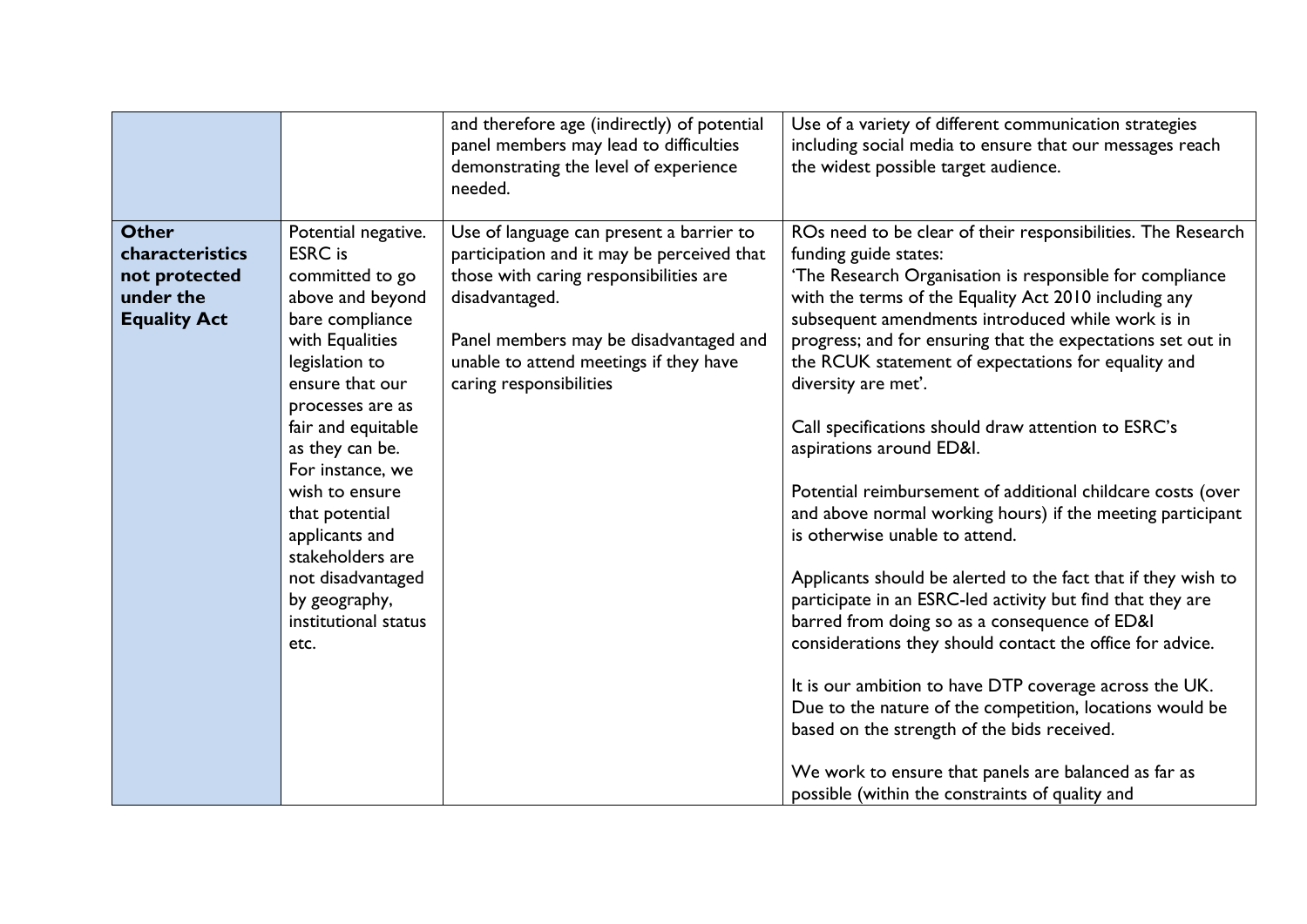|  | appropriateness) across the range of protected<br>characteristics, where we have the data, and across broader<br>characteristics including participation from post-1992 and<br>Russell Group institutions, ensuring that we have a good<br>geographical spread of panel members across the four<br>nations of the UK, and across a diversity of career stages<br>and paths. |
|--|-----------------------------------------------------------------------------------------------------------------------------------------------------------------------------------------------------------------------------------------------------------------------------------------------------------------------------------------------------------------------------|
|--|-----------------------------------------------------------------------------------------------------------------------------------------------------------------------------------------------------------------------------------------------------------------------------------------------------------------------------------------------------------------------------|

### **Evaluation:**

| Question                                                                                  | <b>Explanation / justification</b> |                                                    |  |
|-------------------------------------------------------------------------------------------|------------------------------------|----------------------------------------------------|--|
| Is it possible the proposed policy or activity or change in policy or activity could      |                                    | See the potential negative impacts outlined above. |  |
| discriminate or unfairly disadvantage people?                                             |                                    |                                                    |  |
|                                                                                           |                                    |                                                    |  |
|                                                                                           |                                    |                                                    |  |
| <b>Final Decision:</b>                                                                    | <b>Tick the</b>                    | Include any explanation /                          |  |
|                                                                                           | relevant                           | justification required                             |  |
|                                                                                           | box                                |                                                    |  |
| No barriers identified, therefore activity will proceed.                                  |                                    |                                                    |  |
| 2. You can decide to stop the policy or practice at some point because the data shows     |                                    |                                                    |  |
| bias towards one or more groups                                                           |                                    |                                                    |  |
| You can adapt or change the policy in a way which you think will eliminate the bias<br>3. |                                    | See the mitigations outlined above.                |  |
| Barriers and impact identified, however having considered all available options<br>4.     |                                    |                                                    |  |
| carefully, there appear to be no other proportionate ways to achieve the aim of the       |                                    |                                                    |  |
| policy or practice (e.g. in extreme cases or where positive action is taken). Therefore   |                                    |                                                    |  |
| you are going to proceed with caution with this policy or practice knowing that it        |                                    |                                                    |  |
| may favour some people less than others, providing justification for this decision.       |                                    |                                                    |  |